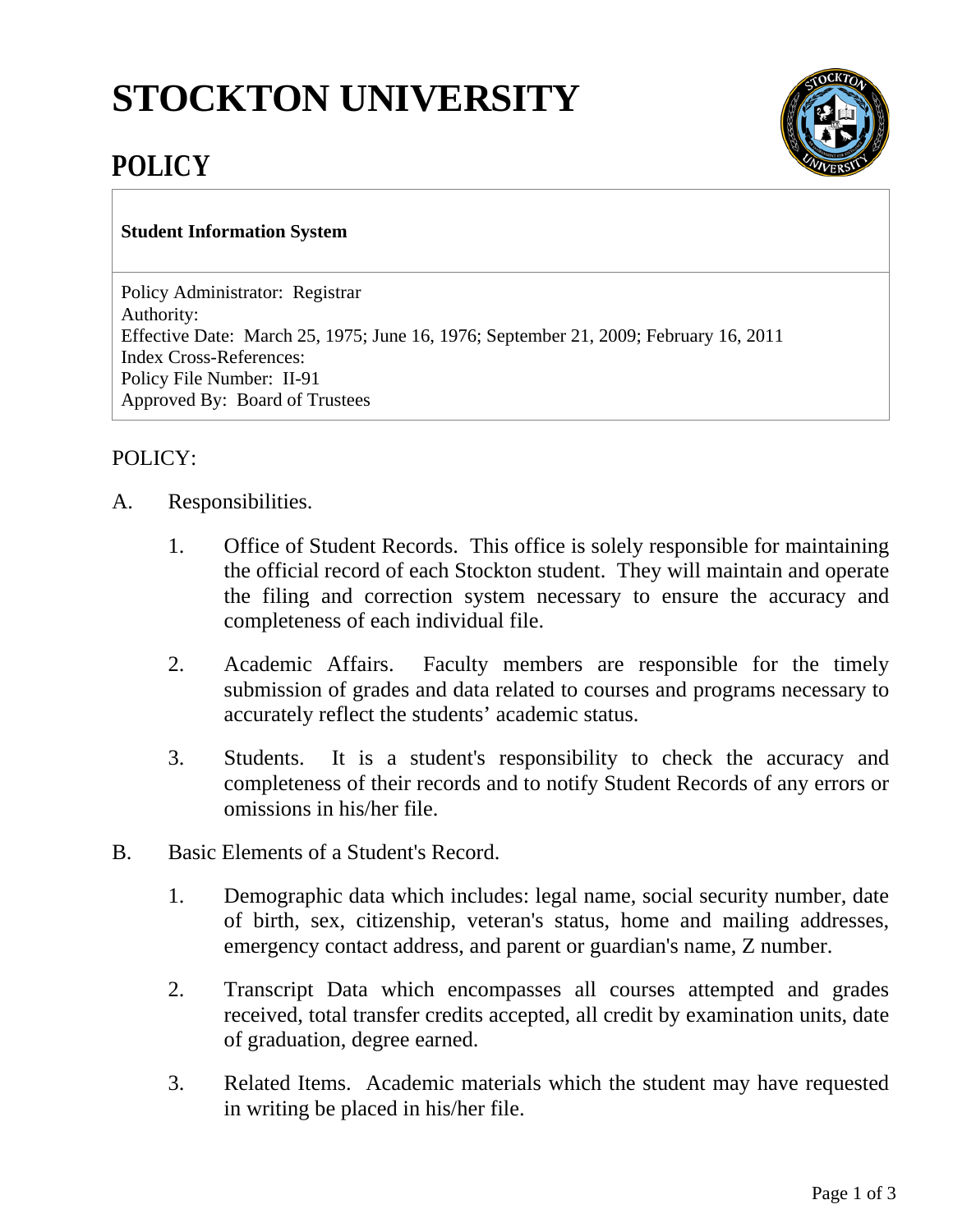- 4. Letters of Recommendation. Letters of recommendation will be placed in a student's file only if the student expresses in writing an authorization to do so. Letters are purged after graduation or inactivity.
- 5. Violations of Campus Conduct Code. This would include the regulations(s) violated, time and place of violation, and sanctions applied.
- C. Changes.
	- 1. All changes to a student's record and/or transcript are to be recorded in Student Records on official change forms or through secure access through Stockton portal.
	- 2. Students are expected to submit changes concerning name, address, etc. Permanent address and name changes must be done in person.
	- 3. Faculty members are authorized to make grade changes.
	- 4. Student is responsible to make both demographic and general/liberal or program study changes.
- D. Release of Documents.
	- 1. Written Consent. Upon the express written consent of the student concerned, a copy of the entire record may be released to the individual, institution, or organization specified by the student, unless the student indicates that only the official transcript be released. No other portion of a student's record is released separately. Transcripts from previous institutions attended are not to be forwarded.
	- 2. Professional Use. A student's record or portion thereof may be duplicated or reviewed by Student Records for professional use by faculty and staff.
	- 3. Original File. The original file on each student will never be released from Student Records. Only copies, official or otherwise are sent out.
- E. Confidentiality of Student Records.
	- 1. Confidential. The confidentiality of each student's official record will be maintained to the maximum possible extent. However, information in the Student Record files may be released for the legitimate pursuits of faculty, staff, and certain other agencies as dictated by FERPA.
	- 2. Own Record. A student may examine his or her record subject to proper identification with reasonable regulations of time, place, and supervision.